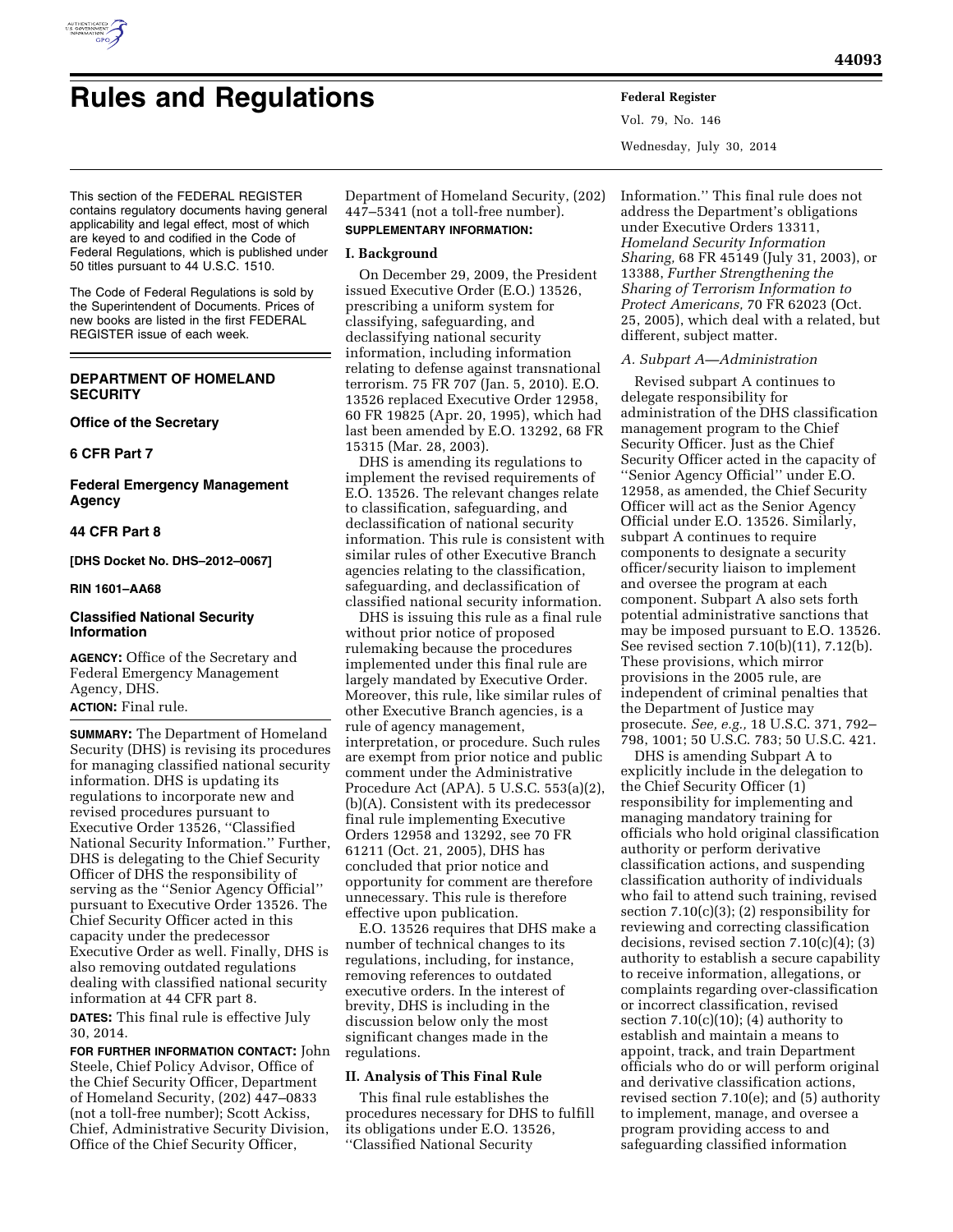provided to non-federal entities, revised section 7.10(f).

DHS is also making technical amendments to other portions of sections 7.11 and 7.12, consistent with the Executive Order.

## *B. Subpart B—Classified Information*

Revised subpart B continues to provide DHS policy on the classification and declassification of national security information, including authority for the release of classified information to uncleared persons in an emergency. *See, e.g.,* revised section 7.23. Subpart B also continues to provide the DHS processes for how to challenge the classification of information, including information classified by another agency, and how the public can submit a request for a mandatory review of classified information for declassification and public release. *See* revised sections 7.31, 7.32.

Revised subpart B implements new standards for granting officials original classification authority, consistent with E.O. 13526. In revised section 7.20(a) and (b), DHS provides, consistent with section 1.3(c) of the Executive Order and predecessor executive orders, that neither the Secretary nor the Chief Security Officer may delegate original classification authority to any official who lacks a demonstrable and continuing need to exercise such authority.

Consistent with sections 1.3(d) and 2.1(d) of E.O. 13526, and as noted above in connection with the Chief Security Officer's authority under revised subpart A, revised subpart B implements new training requirements for original and derivative classifiers. Under revised section 7.20(c), DHS specifically requires officials delegated original classification authority to attend mandatory classification training within 60 days of the date of the delegation, and annually thereafter. Under revised section 7.26(d), those who perform derivative classification actions must attend mandatory derivative classification training before performing any derivative classification, and once every two years thereafter. The Chief Security Officer will suspend the classification authority of an official who does not complete the mandatory training, although the Chief Security Officer—or for cases involving the Inspector General, the Secretary or Deputy Secretary—may waive the suspension in exigent circumstances.

Changes under this subpart also implement the Executive Order's standards relating to whether and to what level DHS will classify information. In revised section

7.21(a)(4), DHS incorporates the explicit requirement in section 1.4 of E.O. 13526, which provides that information shall not be considered for classification unless, *inter alia,* its unauthorized disclosure could reasonably be expected to cause identifiable or describable damage to the national security. Moreover, in revised section 7.21(c), DHS incorporates the new classification standards at section 1.1(b)–(c) of E.O. 13526. DHS clarifies, consistent with the Executive Order, that it will not classify information if there is significant doubt about the need to classify the information. If there is significant doubt about the appropriate level of classification, DHS will classify the information at the lower level. Finally, in revised section 7.21(e), DHS implements section 2.2(d)–(f) of the Executive Order, which requires agencies to incorporate original classification decisions into classification guides on a timely basis. DHS is requiring components to coordinate guides through the Chief Security Officer prior to approval and publication.

Changes to this subpart also implement new standards under which DHS will reclassify information. In revised section 7.21(g), the rule provides, consistent with section 1.7(c) of E.O. 13526, that information may not be reclassified after it has been declassified and released to the public under proper authority, unless, *inter alia,* the reclassification is approved in writing by the Secretary, based on a document-by-document determination that the reclassification of the information is required to prevent significant and demonstrable damage to the national security.

This rule also includes a number of new provisions relating to declassification. In revised section 7.20(e), DHS clarifies, consistent with section 3.1(b) of E.O. 13526, which officials may exercise declassification authority. Revised section 7.29 addresses DHS's role vis-à-vis the National Declassification Center, which the President established under section 3.7 of the Executive Order.

In new section 7.32 (which in many respects duplicates former section 7.31), consistent with section 3.5(g) of E.O. 13526, DHS now clarifies the mandatory declassification review process by defining who may request declassification review under the Executive Order. Proper requesters do not include foreign government entities or any representative thereof. New section 7.32 also clarifies that in general, DHS will deny requests for declassification review of overly broad

categories of information, entire file series, and other similarly non-specific target information. Consistent with section 3.5(g) of E.O. 13526, new section 7.32 also now provides that mandatory declassification review does not apply to documents required to be submitted for prepublication review or other administrative process pursuant to an approved non-disclosure agreement. This would include, for instance, memoirs by current or former DHS employees, if a non-disclosure agreement applies.

DHS notes that the public's ability to request declassification of information under this rule is fully consistent with declassification provisions cited in EO 13526.

Finally, DHS is also making technical amendments to other portions of subpart B not referenced in this preamble, consistent with the Executive Order.

# *C. 44 CFR part 8*

In this action, DHS is also removing outdated regulations dealing with the same subject matter at 44 CFR part 8.

# **III. Statutory and Regulatory Reviews**

# *A. Administrative Procedure Act*

DHS finds good cause to issue this rule without advance notice and public comment because such procedures are unnecessary.  $5$  U.S.C.  $553(b)(B)$ . As noted above, this rulemaking incorporates into existing DHS regulations the provisions of E.O. 13526 without significant change. Further, this rule generally parallels the procedures currently used by other agencies to fulfill their obligations under Executive Order 13526.

Moreover, although this rulemaking includes certain delegations of authority not mandated by Executive Order 13526—such as, for instance, the delegation to the DHS Chief Security Officer in particular—such provisions plainly involve matters of internal DHS management and organization, i.e., DHS internal procedures for the classification and handling of classified national security information. *See, e.g.,* 75 FR 37254 (June 28, 2010) (National Archives and Records Administration final rule); 76 FR 59031 (Sept. 23, 2011) (Central Intelligence Agency final rule). These provisions, as well as the remainder of the rule, are exempt from the APA's notice-and-comment requirements under 5 U.S.C. 553(a)(2).

For the same reasons, the Department has determined that this final rule should be issued without a delayed effective date pursuant to 5 U.S.C. 553(d)(3).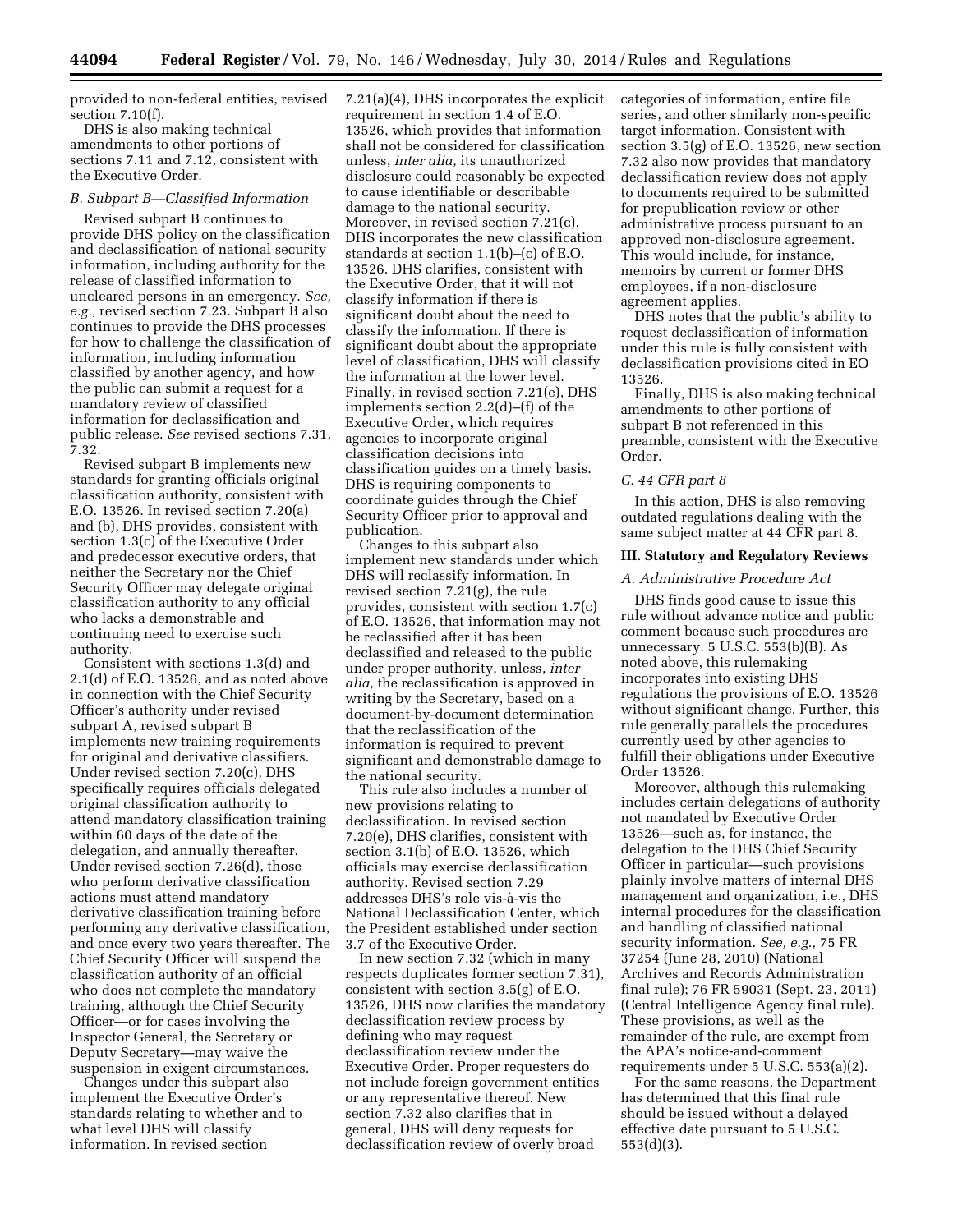# *B. Regulatory Flexibility Act*

A Regulatory Flexibility Analysis is not required for this final rule because DHS is not required to publish a general notice of proposed rulemaking for this matter.

#### *C. Executive Order 12866*

Executive Orders 13563 and 12866 direct agencies to assess the costs and benefits of available regulatory alternatives and, if regulation is necessary, to select regulatory approaches that maximize net benefits (including potential economic, environmental, public health and safety effects, distributive impacts, and equity). Executive Order 13563 emphasizes the importance of quantifying both costs and benefits, of reducing costs, of harmonizing rules, and of promoting flexibility. This rule has been designated a ''significant regulatory action'' although not economically significant, under section 3(f) of Executive Order 12866. Accordingly, the rule has been reviewed by the Office of Management and Budget. This rule incorporates into existing DHS regulations the requirements of Executive Order 13526 and also certain internal delegations of authority not mandated by Executive Order 13526. The rule's qualitative benefits include additional clarity for the public and DHS personnel with respect to Executive Order 13526's effect on DHS regulations. This rule imposes no additional costs on the public or the government.

## *D. Executive Order 12988*

This regulation meets the applicable standards set forth in sections 3(a) and 3(b)(2) of Executive Order 12988, Civil Justice Reform.

## *E. Executive Order 13132*

This rule will not have substantial direct effects on the States, on the relationship between the national government and the States, or on the distribution of power and responsibilities among the various levels of government. Therefore, in accordance with Executive Order 13132, DHS has determined that this rule does not have sufficient federalism implications to warrant the preparation of a federalism summary impact statement.

# *F. Unfunded Mandates Reform Act of 1995*

This rule will not result in the expenditure by State, local, and tribal governments, in the aggregate, or by the private sector, of \$100 million or more in any one year, and it will not

significantly or uniquely affect small governments. Therefore, no actions are necessary under the provisions of the Unfunded Mandates Reform Act of 1995, 2 U.S.C. 1501 *et seq.* 

# *G. Small Business Regulatory Enforcement Fairness Act of 1996*

This rule is not a major rule as defined by section 251 of the Small Business Regulatory Enforcement Fairness Act of 1996 (SBREFA), 5 U.S.C. 804. This rule will not result in an annual effect on the economy of \$100 million or more, a major increase in costs or prices, or significant adverse effects on competition, employment, investment, productivity, innovation, or the ability of United States-based enterprises to compete with foreignbased enterprises in domestic and export markets.

# *H. National Environmental Policy Act of 1969*

DHS has reviewed this action under Department of Homeland Security Management Directive 023–01, which guides the Department in complying with the National Environmental Policy Act of 1969 (NEPA) (42 U.S.C. 4321 *et seq.*), and has concluded that this action is one of a category of actions that do not individually or cumulatively have a significant effect on the human environment. Because this action involves administrative processing and document review functions, and because this action merely implements preexisting requirements, we have determined that it qualifies for, *inter alia,* categorical exclusions A1 and A3 of the Management Directive.

### *I. Paperwork Reduction Act*

This rule does not contain any information collection requirements subject to the Paperwork Reduction Act of 1995 (44 U.S.C. 3501 *et seq.*).

# *J. Executive Order 13526*

This final rule has been reviewed by the Information Security Oversight Office of the National Archives and Records Administration pursuant to Executive Order 13526.

# **List of Subjects**

#### *6 CFR Part 7*

Classified information, Organization, functions, and authority delegations.

# *44 CFR Part 8*

Classified information.

Accordingly, for the reasons set forth above, DHS amends 6 CFR chapter I, part 7, and 44 CFR chapter I, part 8, as follows:

## **Title 6—Domestic Security**

#### **Chapter I—Department of Homeland Security, Office of the Secretary**

■ 1. In Chapter I, revise part 7 to read as follows:

# **PART 7—CLASSIFIED NATIONAL SECURITY INFORMATION**

Section

- 7.1 Purpose.
- 7.2 Scope.
- 7.3 Definitions.

# **Subpart A—Administration**

- 7.10 Authority of the DHS Chief Security Officer.
- 7.11 Component responsibilities.
- 7.12 Violations of classified information requirements.
- 7.13 Judicial proceedings.

# **Subpart B—Classified Information**

- 7.20 Classification and declassification authority.
- 7.21 Classification of information, limitations.
- 7.22 Classification pending review.
- 7.23 Emergency release of classified
- information.<br>7.24 Duration of
- Duration of classification.
- 7.25 Identification and markings. 7.26 Derivative classification.
- 
- 7.27 Declassification and downgrading.<br>7.28 Automatic declassification. Automatic declassification.
- 
- 7.29 National Declassification Center.<br>7.30 Documents of permanent historic Documents of permanent historical value.
- 
- 7.31 Classification challenges. Mandatory declassification review.

**Authority:** 5 U.S.C. 301; Pub. L. 107–296; E.O. 13526; 3 CFR, 1995 Comp., p. 333; E.O. 13142, 64 FR 66089, 3 CFR, 1999 Comp., p. 236; 32 CFR part 2001.

## **§ 7.1 Purpose.**

The purpose of this part is to ensure that information within the Department of Homeland Security (DHS) relating to the national security is classified, safeguarded, and declassified pursuant to the provisions of Executive Order 13526, and implementing directives from the Information Security Oversight Office (ISOO) of the National Archives and Records Administration (NARA).

#### **§ 7.2 Scope.**

(a) This part applies to all employees, detailees, and non-contractor personnel inside and outside the Executive Branch who are granted access to classified information by the DHS, in accordance with the standards in Executive Order 13526, and its implementing directives, and Executive Order 13549, ''Classified National Security Information Program for State, Local, Tribal, and Private Sector Entities,'' and its implementing directives.

(b) This part does not apply to contractors, grantees and other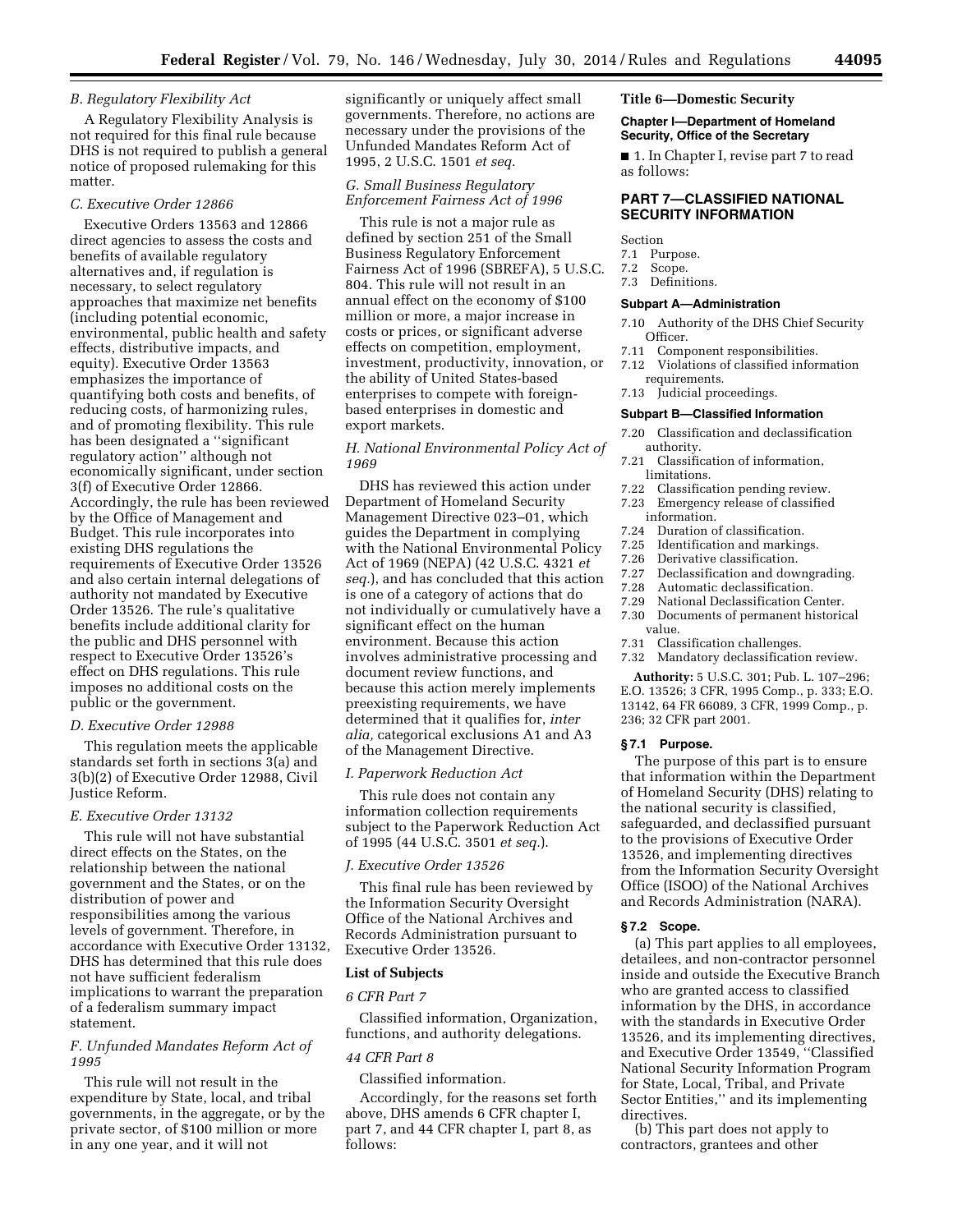categories of personnel falling under the purview of Executive Order 12829, National Industrial Security Program, as amended, and its implementing directives.

(c) This part is independent of and does not affect any classification procedures or requirements of the Atomic Energy Act of 1954, as amended (42 U.S.C. 2011 *et seq.*).

(d) This part does not, and is not intended to, create any right to judicial review, or any other right or benefit or trust responsibility, substantive or procedural, enforceable by a party against the United States, its agencies or instrumentalities, its officers or employees, or any other person. This part creates limited rights to administrative review of decisions. This part does not, and is not intended to, create any right to judicial review of administrative action.

## **§ 7.3 Definitions.**

The terms defined or used in Executive Order 13526, and the implementing directives in 32 CFR part 2001 and 2004 are applicable to this part.

#### **Subpart A—Administration**

# **§ 7.10 Authority of the DHS Chief Security Officer.**

(a) The DHS Chief Security Officer (hereafter ''Chief Security Officer'') is designated as the Senior Agency Official as required by section 5.4(d) of Executive Order 13526, and, except as specifically provided elsewhere in this part, is authorized to administer the DHS Classified National Security Information program pursuant to Executive Order 13526.

(b) To the extent that 32 CFR part 2001 refers to the agency head or ''designee,'' the Chief Security Officer is such designee unless determined otherwise by the Secretary. The Chief Security Officer may further delegate the associated authorities.

(c) The Chief Security Officer shall, among other actions:

(1) Oversee and administer the DHS's program established under Executive Order 13526;

(2) Promulgate implementing regulations;

(3) Establish and maintain DHS-wide security education and training programs, to include implementation and management of mandatory training for DHS officials who have been delegated original classification authority and those who perform derivative classification actions and suspension of such authority for failure to attend such training;

(4) Establish and maintain an ongoing self-inspection program that shall include regularly reviewing representative samples of DHS's original and derivative classification actions, correcting instances of misclassification, and reporting annually to the Director of ISOO on the DHS self-inspection program;

(5) Establish procedures to prevent unnecessary access to classified information, including procedures that:

(i) Require that a need for access to classified information is established before initiating administrative procedures to grant access; and

(ii) Ensure that the number of persons granted access to classified information is limited to the minimum necessary for operational and security requirements and needs;

(6) Develop special contingency plans for the safeguarding of classified information used in or near hostile or potentially hostile areas;

(7) Coordinate with the DHS Chief Human Capital Officer, as appropriate, to ensure that the performance contract or other system used to rate personnel performance includes the management of classified information as a critical element or item to be evaluated in the rating of:

(i) Original classification authorities; (ii) Security managers or security specialists; and

(iii) All other personnel whose duties significantly involve the creation or handling of classified information, including persons who apply derivative classification markings;

(8) Account for the costs associated with implementing this part and report the cost to the Director of ISOO;

(9) Assign in a prompt manner personnel to respond to any request, appeal, challenge, complaint, or suggestion concerning Executive Order 13526, that pertains to classified information that originated in a DHS component that no longer exists and for which there is no clear successor in function;

(10) Establish a secure capability to receive information, allegations, or complaints regarding over-classification or incorrect classification and to provide a ready source for guidance on proper classification;

(11) Report violations, take corrective measures and assess appropriate sanctions as warranted, in accordance with Executive Order 13526;

(12) Oversee DHS creation and participation in special access programs authorized under Executive Order 13526;

(13) Direct and administer DHS's personnel security program in

accordance with Executive Order 12968 and other applicable law;

(14) Direct and administer DHS implementation and compliance with the National Industrial Security Program in accordance with Executive Order 12829 and other applicable guidance; and

(15) Perform any other duties as the Secretary may designate.

(d) The Chief Security Officer shall maintain a current list of all officials authorized pursuant to this part to originally classify or declassify documents.

(e) The Chief Security Officer shall establish and maintain a means for appointing, tracking, and training DHS officials who do or will perform original and derivative classification actions.

(f) The Chief Security Officer shall administer a program for the implementation, management, and oversight of access to and safeguarding of classified information provided to state, local, tribal, and private sector personnel pursuant to Executive Order 13549, ''Classified National Security Information Program for State, Local, Tribal, and Private Sector Entities,'' and its implementing directives.

(g) Nothing in this part will be interpreted to abrogate or affect the responsibilities of the Director of National Intelligence under the National Security Act of 1947, Public Law 235 (1947), as amended, and E.O. 12333, United States Intelligence Activities (1981), as amended, or any responsibilities of the Under Secretary for Intelligence and Analysis conferred by presidential or intelligence community directive implicating those authorities, insofar as those authorities concern classified sources, methods, and activities, classified national intelligence, or sensitive compartmented information and are executed consistent with delegations or designations of authority issued pursuant to the statutory authority of the Secretary.

#### **§ 7.11 Components' responsibilities.**

Each DHS component shall appoint a security officer or security liaison to implement this part. The security officer/security liaison shall:

(a) Implement, observe, and enforce security regulations or procedures within their component with respect to the classification, declassification, safeguarding, handling, and storage of classified national security information;

(b) Report violations of the provisions of this part to the Chief Security Officer committed by employees of their component, as required by implementing directives;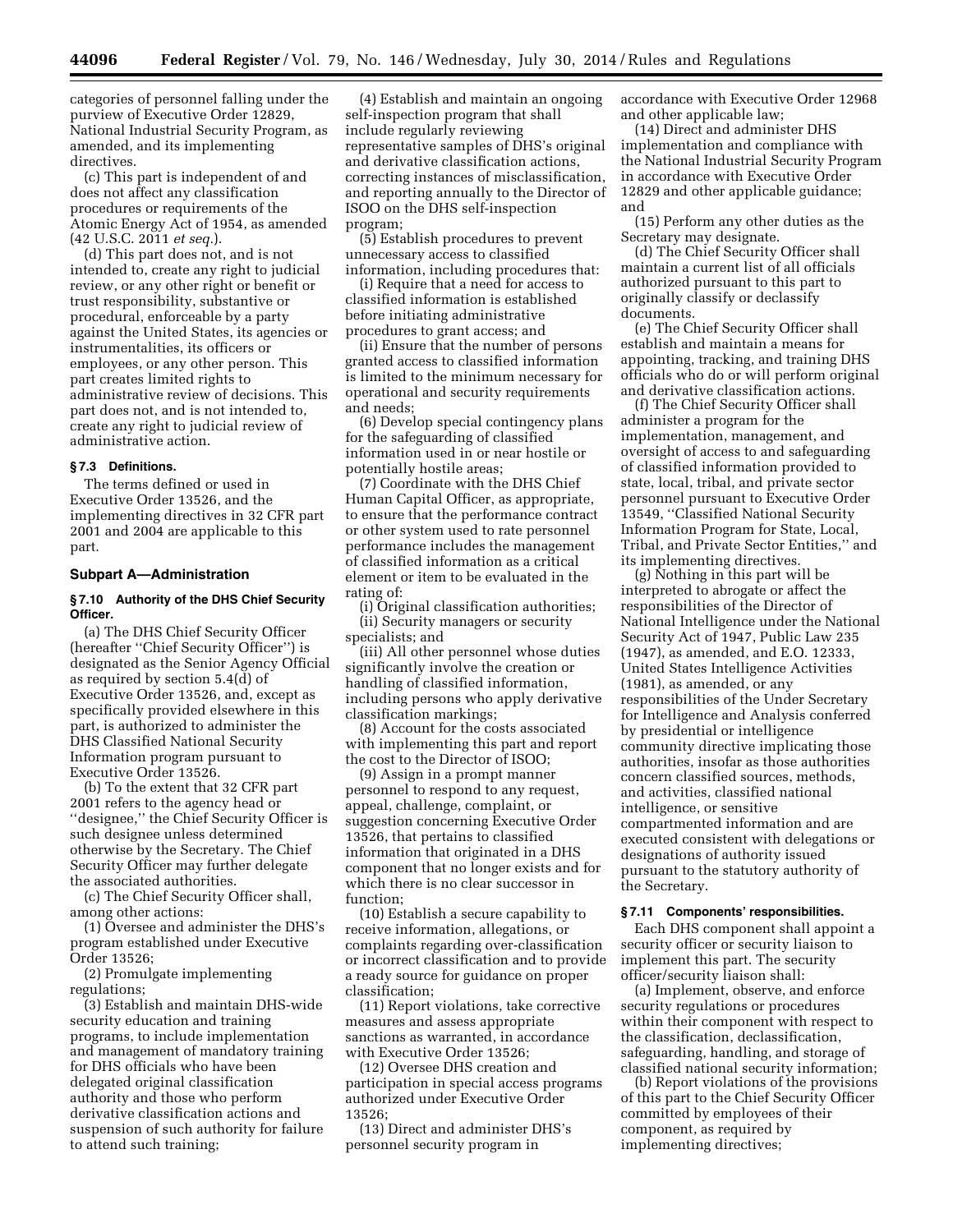(c) Ensure that employees of their component attend mandatory security education and training, as required by the DHS classified information security procedures, to include those component officials delegated the authority to classify information originally and those who perform derivative classification actions;

(d) Continuously review the requirements for personnel access to classified information as a part of the continuous need-to-know evaluation, and initiate action to administratively withdraw or reduce the level of access authorized, as appropriate; and

(e) Cooperate fully with any request from the Chief Security Officer for assistance in the implementation of this part.

# **§ 7.12 Violations of classified information requirements.**

(a) Any person who suspects or has knowledge of a violation of this part, including the known or suspected loss or compromise of classified information, shall promptly report such violations or possible violations, pursuant to requirements set forth in DHS directives.

(b) DHS employees and detailees may be reprimanded, suspended without pay, terminated from classification authority, suspended from or denied access to classified information, or subject to other sanctions in accordance with applicable law and DHS regulations or directives if they:

(1) Knowingly, willfully, or negligently disclose to unauthorized persons information properly classified under Executive Order 13526, or its

predecessor orders; (2) Knowingly, willfully, or negligently classify or continue the classification of information in violation of Executive Order 13526, or its implementing directives; or

(3) Knowingly, willfully, or negligently create or continue a special access program contrary to the requirements of Executive Order 13526; or,

(4) Knowingly, willfully, or negligently violate any other provision of Executive Order 13526, or DHS implementing directives, or;

(5) Knowingly, willfully, or negligently grant eligibility for, or allow access to, classified information in violation of Executive Order 13526, or its implementing directives, this part, or DHS implementing directives promulgated by the Chief Security Officer.

# **§ 7.13 Judicial proceedings.**

(a) Any DHS official or organization, except for the Office of Inspector

General in matters involving the Office of Inspector General only, receiving an order or subpoena from a federal or state court, or an administrative subpoena from a federal agency, to produce classified information (see 6 CFR 5.41 through 5.49), required to submit classified information for official DHS litigation purposes, or receiving classified information from another organization for production of such in litigation, shall notify the Office of the General Counsel, unless the demand for production is made by the Office of the General Counsel, and immediately determine from the agency originating the classified information whether the information can be declassified. If declassification is not possible, DHS representatives will take appropriate action to protect such information, pursuant to the provisions of this section.

(b) If a determination is made under paragraph (a) of this section to produce classified information in a judicial proceeding in any manner, the DHS General Counsel attorney, or the Office of Inspector General attorney, if the matter involves the Office of Inspector General only, in conjunction with the Department of Justice, shall take appropriate steps to protect classified information in judicial proceedings and retrieve the information when the information is no longer required in such judicial proceedings, in accordance with the Department of Justice procedures, and in Federal criminal cases, pursuant to the requirements of Classified Information Procedures Act (CIPA), Public Law 96– 456, 94 Stat. 2025, (18 U.S.C. App.), and the ''Security Procedures Established Pursuant to Public Law 96–456, 94 Stat. 2025, by the Chief Justice of the United States for the Protection of Classified Information,'' and other applicable authorities.

# **Subpart B—Classified Information**

#### **§ 7.20 Classification and declassification authority.**

(a) Top Secret original classification authority may only be exercised by the Secretary and by officials with a demonstrable and continuing need to exercise such authority and to whom such authority is delegated in writing by the Secretary. The Chief Security Officer, as the Senior Agency Official, is delegated authority to originally classify information up to and including Top Secret. No official who is delegated Top Secret original classification authority by the Secretary may further delegate such authority.

(b) The Chief Security Officer may delegate Secret and Confidential original classification authority to other officials with a demonstrable and continuing need to exercise such authority. No official who is delegated original classification authority by the Secretary or the Chief Security Officer may further delegate such authority.

(c) Persons who are delegated original classification authority shall attend mandatory classification training within 60 days of the delegation, and annually thereafter. Persons who fail to attend mandatory training shall have such authority suspended until such time as the training occurs.

(1) Except for suspensions of the Inspector General's classification authority, the Chief Security Officer may waive a suspension of authority for no longer than 60 days following the due date of the training when unavoidable circumstances exist that prevent the person from attending the training.

(2) For cases involving suspension of the Inspector General's classification authority under paragraph (c) of this section, only the Secretary or Deputy Secretary may waive such a suspension.

(d) Officials authorized to classify information at a specified level are also authorized to classify information at a lower level. In the absence of an official authorized to exercise classification authority, the person designated to act in lieu of such official may exercise the official's classification authority.

(e) Declassification authority may be exercised by the official who authorized the original classification, if that official is still serving in the same position and has original classification authority; the originator's current successor in function, if that individual has original classification authority; a supervisory official of either the originator or his or her successor in function, if the supervisory official has original classification authority; or officials delegated declassification authority by the Secretary or the Chief Security Officer.

# **§ 7.21 Classification of information, limitations.**

(a) Information may be originally classified only if all of the following standards are met:

(1) An original classification authority is classifying the information;

(2) The information is owned by, produced by or for, or is under the control of the United States Government;

(3) The information falls within one or more of the categories of information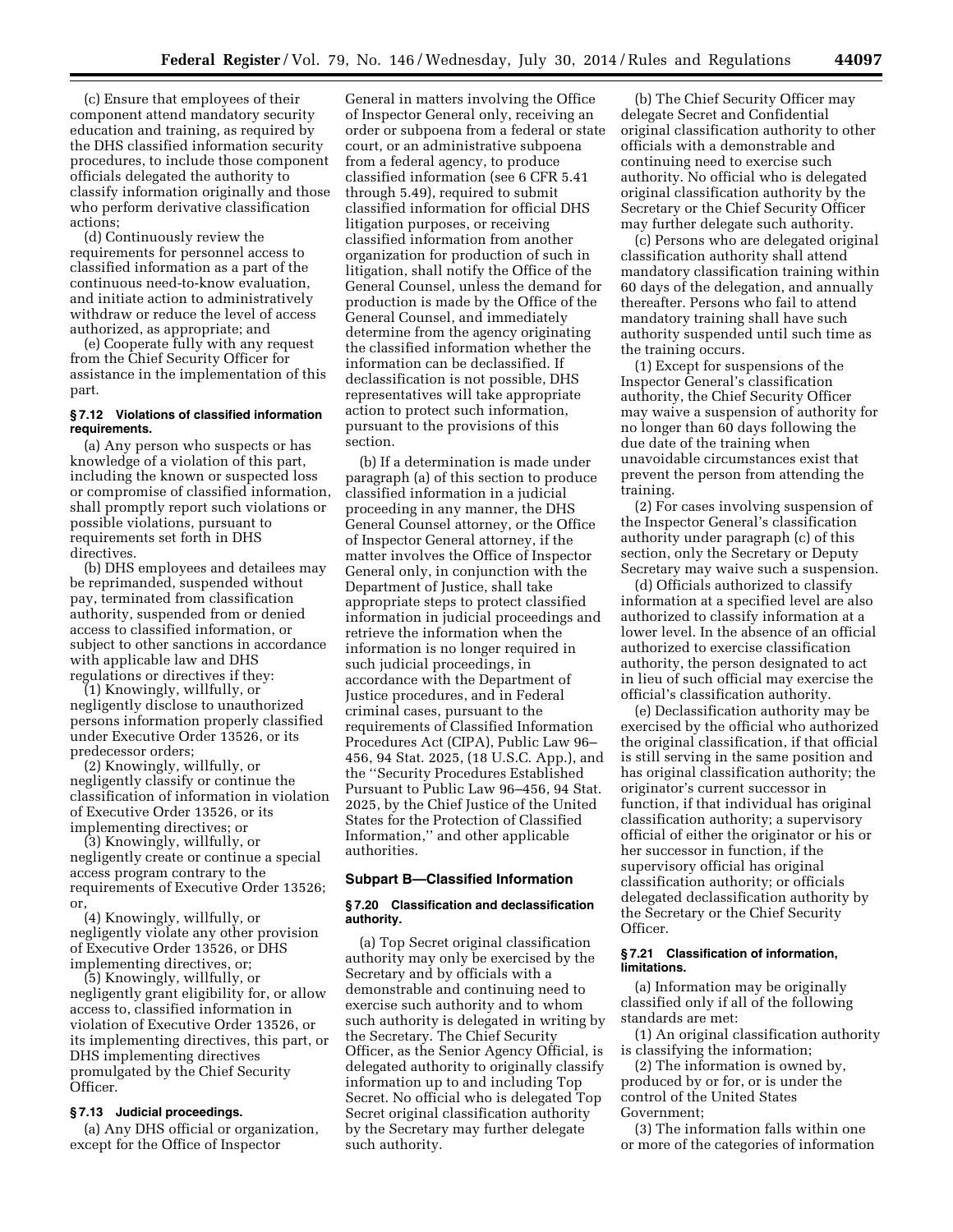specified in section 1.4 of Executive Order 13526; and

(4) The original classification authority determines that the unauthorized disclosure of the information reasonably could be expected to cause identifiable and describable damage to the national security.

(b) Information shall be classified as Top Secret, Secret, or Confidential in accordance with and in compliance with the standards and criteria in Executive Order 13526. No other terms shall be used to identify United States classified information except as otherwise provided by statute.

(c) If there is significant doubt about the need to classify information it shall not be classified. If classification is warranted but there is significant doubt about the appropriate level of classification it shall be classified at the lower level.

(d) Original classification decisions made by a DHS original classification authority shall be incorporated into a security classification guide in a timely manner but no later than one year from the date of the original decision. Such decisions shall be reported to the Office of the Chief Security Officer, Administrative Security Division, within thirty days following the original classification decision.

(e) All DHS security classification guides shall be coordinated through and receive the concurrence of the Office of the Chief Security Officer, Administrative Security Division, prior to approval and publication by an original classification authority.

(f) Information shall not be classified in order to:

(1) Conceal inefficiency, violations of law, or administrative error;

(2) Prevent embarrassment to a person, organization, or agency;

(3) Restrain competition;

(4) Prevent or delay release of information that does not require protection in the interest of national security.

(g) Information may not be reclassified after it has been declassified and released to the public under proper authority unless:

(1) The reclassification is approved in writing by the Secretary based on a document-by-document determination that the reclassification of the information is required to prevent significant and demonstrable damage to the national security;

(2) The reclassification of the information meets the standards and criteria for classification pursuant to Executive Order 13526;

(3) The information may be reasonably recovered without bringing undue attention to the information; and

(4) The reclassification action is reported promptly to the Assistant to the President for National Security Affairs (National Security Advisor) and the Director of ISOO.

(5) For documents in the physical and legal custody of the National Archives and Records Administration that have previously been made available for public use and determined to warrant reclassification per paragraphs (g)(1) through (4) of this section, the Secretary shall notify the Archivist of the United States, who shall suspend public access pending approval by the Director of ISOO. Any such decision made by the Director of ISOO may be appealed by the Secretary to the President through the National Security Advisor.

(h) Information that has not previously been disclosed to the public under proper authority may be classified or reclassified after DHS has received a request for it under the Freedom of Information Act (5 U.S.C. 552), the Presidential Records Act, 44 U.S.C. 2204(c)(1), the Privacy Act of 1974 (5 U.S.C. 552a), or the mandatory review provisions of Executive Order 13526, section 3.5. When it is necessary to classify or reclassify such information, it shall be done so on a document-by-document basis with the personal participation of and under the direction of the Secretary or Deputy Secretary.

#### **§ 7.22 Classification pending review.**

(a) Whenever persons who do not have original classification authority originate or develop information that they believe requires immediate classification and safeguarding, and no authorized original classifier is available, that person shall:

(1) Safeguard the information in a manner appropriate for the classification level they believe it to be;

(2) Apply the appropriate overall classification markings; and

(3) Within five working days, securely transmit the information to the organization that has appropriate subject matter interest and original classification authority.

(b) When it is not clear which component would be the appropriate original classifier, the information shall be sent to the Office of the Chief Security Officer, Administrative Security Division, to determine the appropriate organization.

(c) The applicable original classification authority shall decide within 30 days of receipt whether the information warrants classification

pursuant to Executive Order 13526 and shall render such decision in writing.

# **§ 7.23 Emergency release of classified information.**

(a) The DHS Undersecretary for Management has delegated to certain DHS employees the authority to disclose classified information to an individual or individuals not otherwise eligible for access in emergency situations when there is an imminent threat to life or in defense of the homeland.

(b) In exercising this authority, the delegees shall adhere to the following conditions:

(1) Limit the amount of classified information disclosed to a minimum to achieve the intended purpose;

(2) Limit the number of individuals who receive it to only those persons with a specific need-to-know;

(3) Transmit the classified information through approved communication channels by the most secure and expeditious method possible, or by other means deemed necessary in exigent circumstances;

(4) Provide instructions about what specific information is classified and how it should be safeguarded. Physical custody of classified information must remain with an authorized Federal Government entity, in all but the most extraordinary circumstances as determined by the delegated official;

(5) Provide appropriate briefings to the recipients on their responsibilities not to disclose the information and obtain from the recipients a signed DHS Emergency Release of Classified Information Non-disclosure Form. In emergency situations requiring immediate verbal release of information, the signed nondisclosure agreement memorializing the briefing may be received after the emergency abates;

(6) Within 72 hours of the disclosure of classified information, or the earliest opportunity that the emergency permits, but no later than 7 days after the release, the disclosing authority must notify the DHS Office of the Chief Security Officer, Administrative Security Division, and the originating agency of the information disclosed. A copy of the signed nondisclosure agreements should be forwarded with the notification, or as soon thereafter as practical.

(7) Release of information pursuant to this authority does not constitute declassification of the information.

(8) Authority to disclose classified information under the above conditions may not be further delegated.

#### **§ 7.24 Duration of classification.**

(a) At the time of original classification, original classification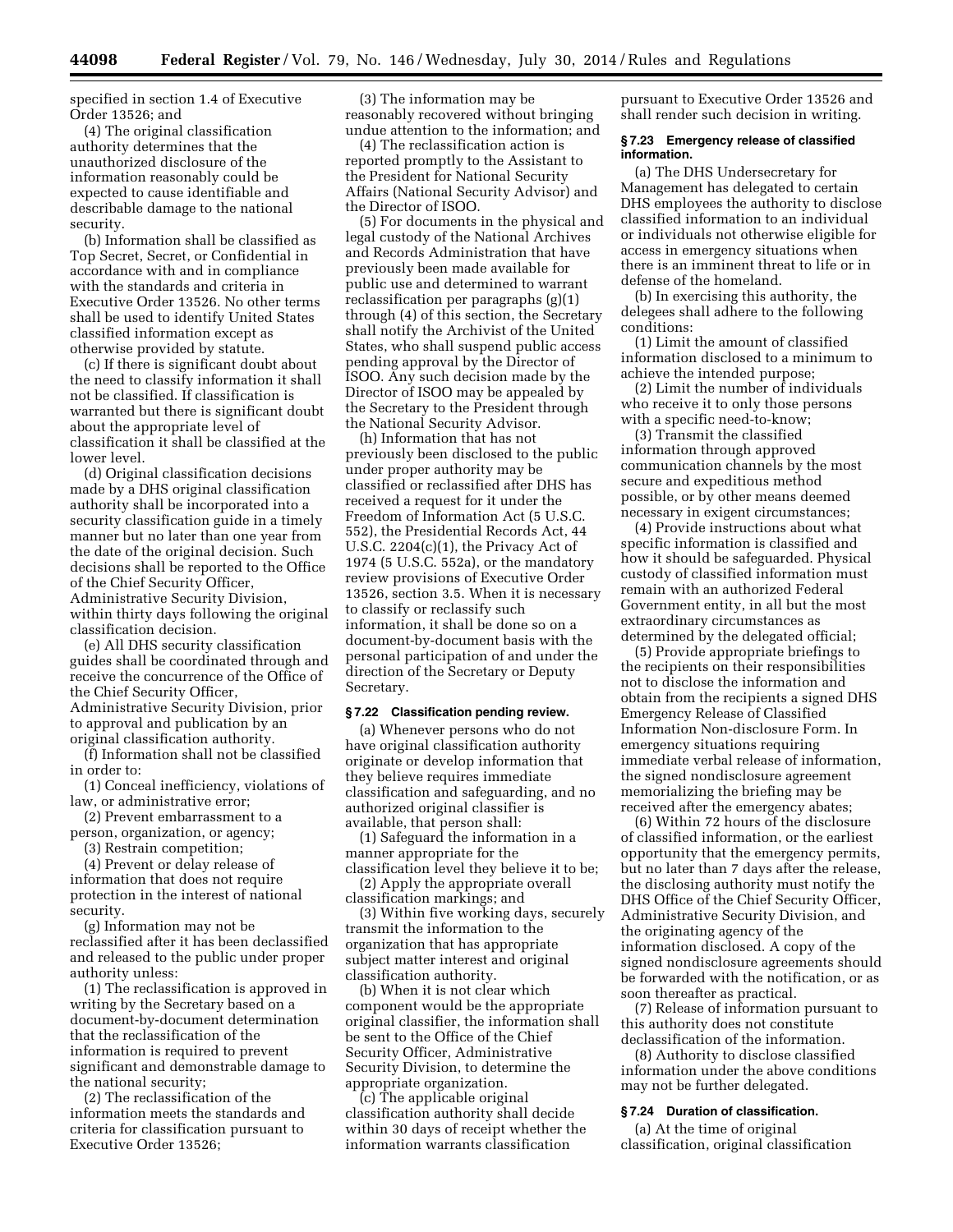authorities shall apply a date or event in which the information will be automatically declassified.

(b) The original classification authority shall attempt to establish a specific date or event that is not more than 10 years from the date of origination in which the information will be automatically declassified. If the original classification authority cannot determine an earlier specific date or event it shall be marked for automatic declassification 10 years from the date of origination.

(c) If the original classification authority determines that the sensitivity of the information requires classification beyond 10 years, it may be marked for automatic declassification for up to 25 years from the date of the original classification decision.

(d) Original classification authorities do not have the authority to classify or retain the classification of information beyond 25 years from the date of origination. The only exceptions to this rule are information that would clearly and demonstrably be expected to reveal the identity of a confidential human source or human intelligence source, or, key design concepts of weapons of mass destruction. In these instances, the information shall be marked for declassification based on implementing directives issued pursuant to Executive Order 13526. In all other instances, classification beyond 25 years shall only be authorized in accordance with § 7.28 and Executive Order 13526.

#### **§ 7.25 Identification and markings.**

(a) Classified information, in all forms, must be marked in a manner that is immediately apparent pursuant to the standards set forth in section 1.6 of Executive Order 13526; 32 CFR part 2001, subpart B; and internal DHS guidance approved and distributed by the Office of the Chief Security Officer.

(b) Foreign government information shall retain its original classification markings or be assigned a U.S. classification that provides a degree of protection at least equivalent to that required by the entity that furnished the information.

(c) Information assigned a level of classification under predecessor Executive Orders shall remain classified at that level of classification, except as otherwise provided herein, i.e., the information is reclassified or declassified.

# **§ 7.26 Derivative classification.**

(a) Derivative classification is defined as the incorporating, paraphrasing, restating, or generating in a new form information that is already classified,

and marking the newly developed material consistent with the classification markings that apply to the source information. Information is also derivatively classified when classification is based on instructions provided in a security classification guide.

(b) Persons need not possess original classification authority to derivatively classify information based on source documents or classification guides.

(c) Persons who perform derivative classification actions shall be designated as authorized derivative classifiers as specified in directives published by the Office of the Chief Security Officer.

(d) Persons who are designated as authorized derivative classifiers shall attend mandatory classification training before performing derivative classification actions, and once every two years thereafter. Persons who fail to attend mandatory training shall have such authority suspended until such time as the training occurs.

(1) Except for suspensions of the Office of Inspector General's classification authority, the Chief Security Officer may waive the suspension of authority for no longer than 60 days following the due date of the training when unavoidable circumstances exist that prevent the person from attending the training.

(2) For cases involving suspension of the Office of Inspector General's classification authority under paragraph (d) of this section, only the Secretary or Deputy Secretary may waive such a suspension.

(e) Persons who apply derivative classification markings shall observe original classification decisions and carry forward to any newly created documents the pertinent classification markings.

(f) Information classified derivatively from other classified information shall be classified and marked in accordance with the standards set forth in sections 2.1 and 2.2 of Executive Order 13526, 32 CFR part 2001, and internal DHS guidance provided by the Office of the Chief Security Officer.

# **§ 7.27 Declassification and downgrading.**

(a) Classified information shall be declassified as soon as it no longer meets the standards for classification. Declassification and downgrading is governed by part 3 of Executive Order 13526, implementing ISOO directives at 32 CFR part 2001, subpart C, and applicable internal DHS direction provided by the Office of the Chief Security Officer.

(b) Information shall be declassified or downgraded by the official who

authorized the original classification if that official is still serving in the same position and has original classification authority, the originator's successor if that position has original classification authority, or a supervisory official of either if that position has original classification authority, or, by officials delegated such authority in writing by the Secretary or the Chief Security Officer, or, pursuant to section 3.1.(e) of Executive Order 13526, the Director of the Information Security Oversight Office.

(c) It is presumed that information that continues to meet the classification requirements under Executive Order 13526 requires continued protection. In some exceptional cases during declassification reviews, the need to protect classified information may be outweighed by the public interest in disclosure of the information, and in these cases the information should be declassified. If it appears that the public interest in disclosure of the information may outweigh the need to protect the information, the declassification reviewing official shall refer the information with a recommendation for decision to the Chief Security Officer. The Chief Security Officer shall review the information and after consulting with the applicable original classification authority and other components and agencies with equities, make a recommendation to the Secretary on whether the public interest in disclosure outweighs the damage to national security that might reasonably be expected from disclosure. The Secretary shall decide whether to declassify the information. The decision of the Secretary shall be final. This provision does not amplify or modify the substantive criteria or procedures for classification or create any substantive or procedural rights subject to judicial review.

(d) Each component shall develop schedules for declassification of records in the National Archives.

#### **§ 7.28 Automatic declassification.**

(a) Subject to paragraph (b) of this section and paragraphs 3.3(b)–(d) and (g)–(j) of Executive Order 13526, all classified information contained in records that are more than 25 years old that have been determined to have permanent historical value shall be declassified automatically on December 31st of the year that is 25 years from the date of origin.

(b) At least one year before information is declassified automatically under this section, the Chief Security Officer shall notify the ISOO of any specific information that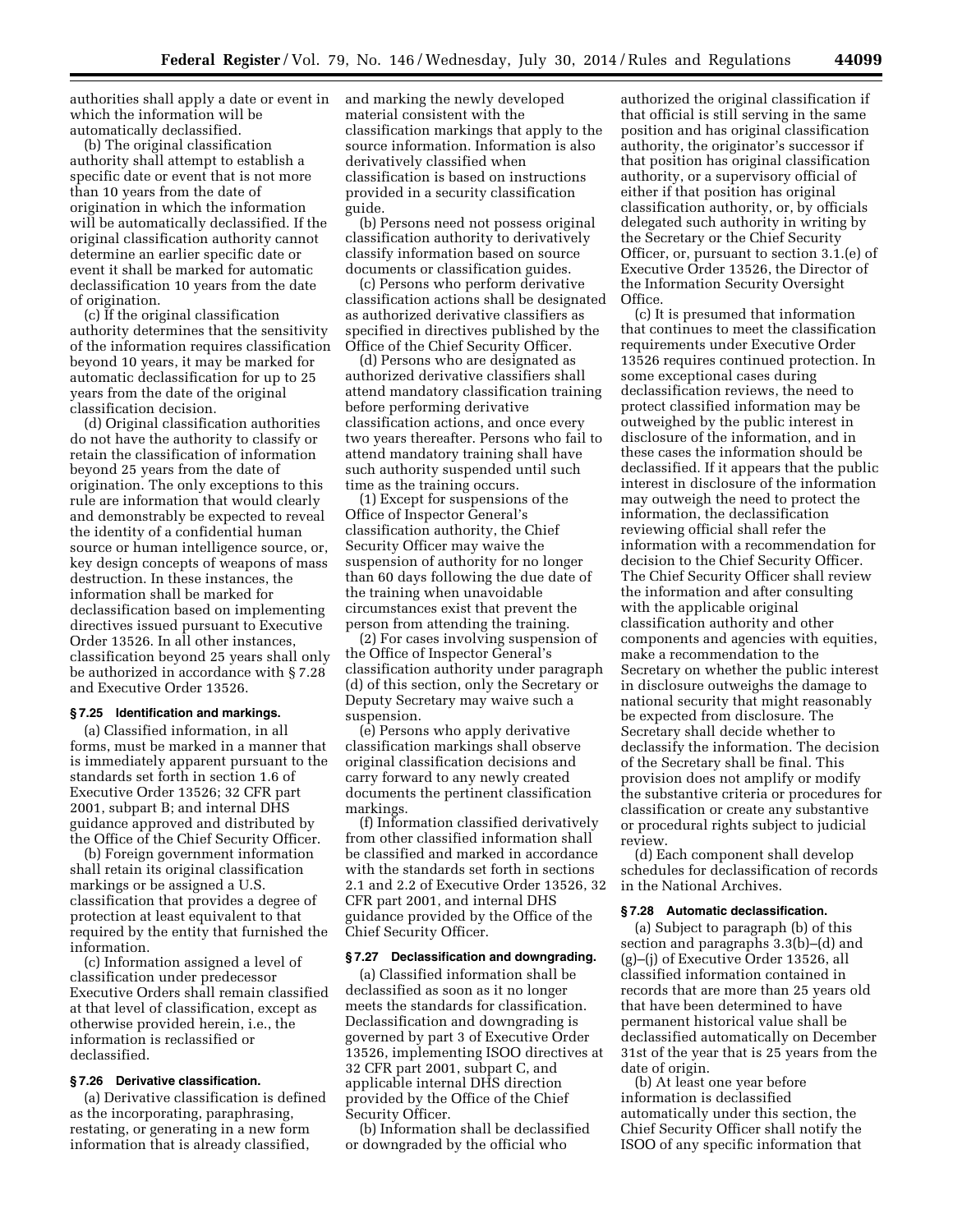DHS proposes to exempt from automatic declassification. The notification shall include:

(1) A description of the information; (2) An explanation of why the information is exempt from automatic declassification and must remain classified for a longer period of time; and

(3) A specific date or event for declassification of the information whenever the information exempted does not identify a confidential human source or human intelligence source, or, key design concepts of weapons of mass destruction.

(c) Proposed exemptions under this section shall be forwarded to the Chief Security Officer. When the Chief Security Officer determines the exemption request is consistent with this section, he or she will submit the exemption request to the Executive Secretary of the Interagency Security Classification Appeals Panel (ISCAP) for approval.

(d) Declassification guides that narrowly and precisely define exempted information may be used to exempt information from automatic declassification. Declassification guides must include the exemption notification information detailed in paragraph (b) of this section, and be approved pursuant to paragraph (c) of this section. The creation of declassification guides to cite proposed or ISCAP-approved DHS exemptions shall be coordinated through and processed by the Office of the Chief Security Officer, Administrative Security Division.

# **§ 7.29 National Declassification Center.**

(a) The Chief Security Officer and applicable components will support the NARA, National Declassification Center (NDC), which was established to streamline declassification processes, facilitate quality-assurance measures, and implement standardized training regarding the declassification of records determined to have permanent historical value. The Chief Security Officer will assign DHS personnel on an as-needed basis to address declassification matters and priorities containing DHS equities.

(b) The Office of the Chief Security Officer shall provide the NDC with all DHS classification and declassification guides that include ISCAP-approved exemptions from automatic declassification.

(c) The Chief Security Officer, or his designee, shall oversee DHS-wide support to the NDC, including representing DHS in consultations with the NDC Director.

## **§ 7.30 Documents of permanent historical value.**

The original classification authority, to the greatest extent possible, shall declassify classified information contained in records determined to have permanent historical value under 44 U.S.C. 2107 before they are accessioned into the National Archives.

# **§ 7.31 Classification challenges.**

(a) Authorized holders of information classified by DHS or any other agency who, in good faith, believe that specific information is improperly or unnecessarily classified are encouraged and expected to challenge the classification status of that information pursuant to section 1.8 of Executive Order 13526. Authorized holders may submit classification challenges in writing to the original classification authority with jurisdiction over the information in question. If an original classification authority cannot be determined, the challenge shall be submitted to the Office of the Chief Security Officer, Administrative Security Division. The challenge need not be more specific than a question as to why the information is or is not classified, or is classified at a certain level.

(b) If anonymity of the challenger is requested, the challenger may submit the challenge to the Office of the Chief Security Officer, Administrative Security Division. The Administrative Security Division will act as an agent for the challenger and the identity of the challenger will be redacted.

(c) The original classification authority shall no later than 60 days from receipt of the challenge, provide a written response to the submitter. The original classification authority may classify or declassify the information subject to the challenge and, if applicable, state specific reasons why the original classification determination was proper. If the original classification authority is not able to respond within 60 days, he or she shall inform the individual who filed the challenge in writing of that fact, and the anticipated determination date.

(d) The individual challenging the classification will be notified of the determination made by the original classification authority and that the individual may appeal this determination to the Chief Security Officer, or in cases involving appeals by Office of Inspector General employees, the Secretary or Deputy Secretary. Upon receipt of such appeals, the Chief Security Officer, or in cases involving appeals by Office of Inspector General employees, the Secretary or Deputy

Secretary, shall convene a DHS Classification Appeals Panel (DHS/ CAP). The DHS/CAP shall, at a minimum, consist of representatives from the Office of the Chief Security Officer, the Office of General Counsel, and a representative from the component having jurisdiction over the information. Additional members may be added as determined by the Chief Security Officer. The DHS/CAP shall be chaired by the Chief Security Officer.

(e) If the requester files an appeal through the DHS/CAP, and the appeal is denied, the requester shall be notified of the right to appeal the denial to the Interagency Security Classification Appeals Panel (ISCAP) pursuant to section 5.3 of Executive Order 13526, and the rules issued by the ISCAP pursuant to section 5.3 of Executive Order 13526.

(f) Any individual who challenges a classification and believes that any action has been taken against him or her in retaliation or retribution because of that challenge may report the facts to the Office of Inspector General via its Hotline or Web site, or other appropriate office.

(g) Nothing in this section shall prohibit a person from informally challenging the classified status of information directly to the original classification authority.

(h) Classification challenge provisions are not applicable to documents required to be submitted for prepublication review or other administrative process pursuant to an approved non-disclosure agreement.

(i) Requests for review of classified material for declassification by persons other than authorized holders are governed by § 7.32.

# **§ 7.32 Mandatory declassification review.**

(a) Any individual, as ''individual'' is defined by 5 U.S.C. 552a(a)(2) (with the exception of a foreign government entity or any representative thereof), may request that classified information be reviewed for declassification pursuant to the mandatory declassification review provisions of section 3.5 of Executive Order 13526. Such requests must be sent to the Departmental Disclosure Officer, Privacy Office, 245 Murray Lane SW., Building 410, Washington, DC 20528.

(b) The request must describe the document or material with enough specificity to allow it to be located by the component with a reasonable amount of effort. Components will generally consider deficient any requests for declassification review of, for instance, broad categories of